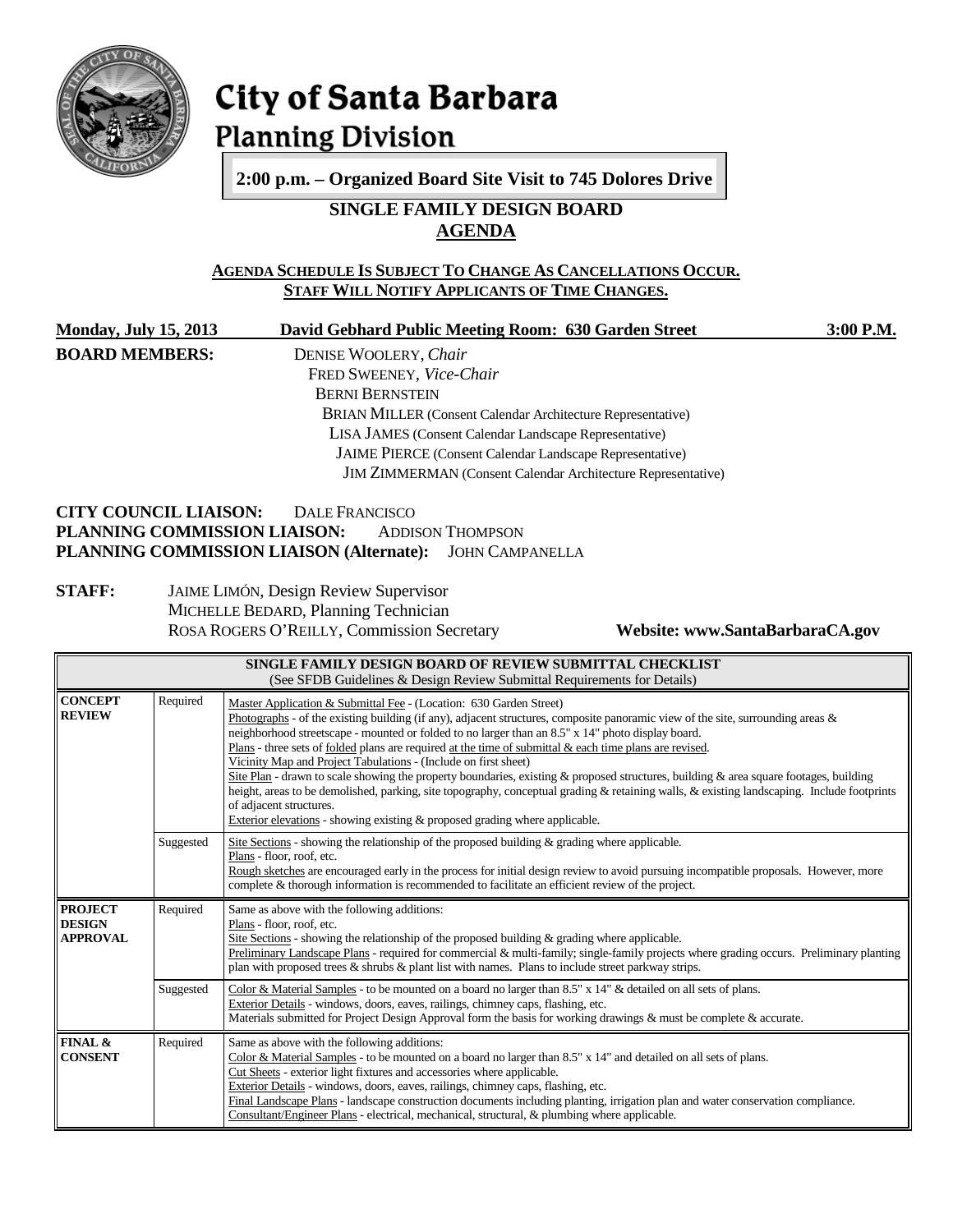#### SINGLE FAMILY DESIGN BOARD AGENDA July 15, 2013

**AGENDAS, MINUTES, REPORTS, PLANS & PUBLIC RECORD WRITINGS.** Copies of all documents relating to agenda items are available for review at 630 Garden Street, and agendas and minutes are posted online at [www.SantaBarbaraCA.gov/SFDB.](http://www.santabarbaraca.gov/ABR) If you have any questions or wish to review the plans, please contact Michelle Bedard, Single Family Design Board (SFDB) Planning Technician, at (805) 564-5470, extension 4551, or by email at [MBedard@SantaBarbaraCA.gov.](mailto:MBedard@SantaBarbaraCA.gov) Office hours are 8:30 a.m to 4:30 p.m., Monday through Thursday, and every other Friday. Please check our website under *City Calendar* to verify closure dates. **Materials related to an item on this agenda submitted to the SFDB after distribution of the agenda packet are available for public inspection in the Community Development Department located at 630 Garden Street, during normal business hours.** Writings that are a public record under Government Code § 54957.5(a) and that relate to an agenda item for an open session of a regular meeting of the SFDB and that are distributed to a majority of all of the members of the SFDB during the meeting are available for public inspection by the door at the back of the David Gebhard Public Meeting Room, 630 Garden Street, Santa Barbara, CA.

**PUBLIC COMMENT.** The public has the opportunity to comment on any item on today's agenda. The Chair will announce when public testimony can be given for each item on the agenda. Speaker slips are available by the door and should be filled in and handed to the SFDB Secretary (adjacent to the window) before the agenda item begins. Please indicate which item you would like to address on the speaker slip and, in your testimony, which portion of the project you will be addressing in your comments. Each speaker is allocated two minutes for public comment due to time constraints. Written public comment letters and emails received prior to the meeting are typically distributed to the SFDB at their meeting.

**STATE POLITICAL REFORM ACT SOLE PROPRIETOR ADVISORY.** State law, in certain circumstances, allows an architect, engineer or a person in a related profession who is a "sole practitioner" to make an informational presentation of drawings or submissions of an architectural, engineering, or similar nature to the same Board on which they are seated, if the practitioner does not advocate for the project. Full details regarding this exception are posted in the back of the David Gebhard Public Meeting Room and available at the Community Development Department located at 630 Garden Street, Santa Barbara, CA.

#### **PLEASE BE ADVISED**

The following advisories are generally also contained in the City's Single Family Design Board General Design Guidelines and Meeting Procedures (SFDB Guidelines). The specific SFDB Guideline number related to each advisory is listed in parenthesis after each advisory. Applicants are encouraged to review the full version of the SFDB Guidelines.

- The approximate time the project will be reviewed is listed to the left of each item. It is suggested that applicants arrive 15 minutes early. The agenda schedule is subject to change as cancellations occur. Staff will notify applicants of time changes. (3.2.2)
- The applicant's presence is required. If an applicant is not present, the item will be postponed indefinitely. If an applicant cancels or postpones an item without providing advance notice, the item will be postponed indefinitely and will not be placed on the following SFDB agenda. In order to reschedule the item for review, a rescheduling fee will be paid and the applicant must fill out and file a Supplemental Application Form at 630 Garden Street (Community Development Department) in addition to submitting appropriate plans. (3.2.4)
- Substitution of plans is not allowed. If revised plans differing from the submittal sets are brought to the meeting, motions for Project Design Approval or Final Approval will be contingent upon staff review for code compliance. (3.2.4)
- Concept review comments are generally valid for one year. Per SMBC 22.69.090, a project design approval is valid for three years from the date of the approval unless a time extension has been granted or a building permit has been issued. Projects with a valid land use approval will also automatically extend the project design approval expiration date. (3.2.9) An SFDB approval does not constitute a Zoning clearance or a Building and Safety Permit.
- All approvals made by the SFDB are based on compliance with Municipal Code Chapter 22.69 and with adopted SFDB guidelines. Decisions of the SFDB may be appealed to the City Council. For further information on appeals, contact the Planning Division Staff or the City Clerk's office. Appeals must be in writing and must be filed with the City Clerk at City Hall, 735 Anacapa Street, within ten (10) calendar days of the meeting and which the Board took action or rendered its decision. (3.2.9)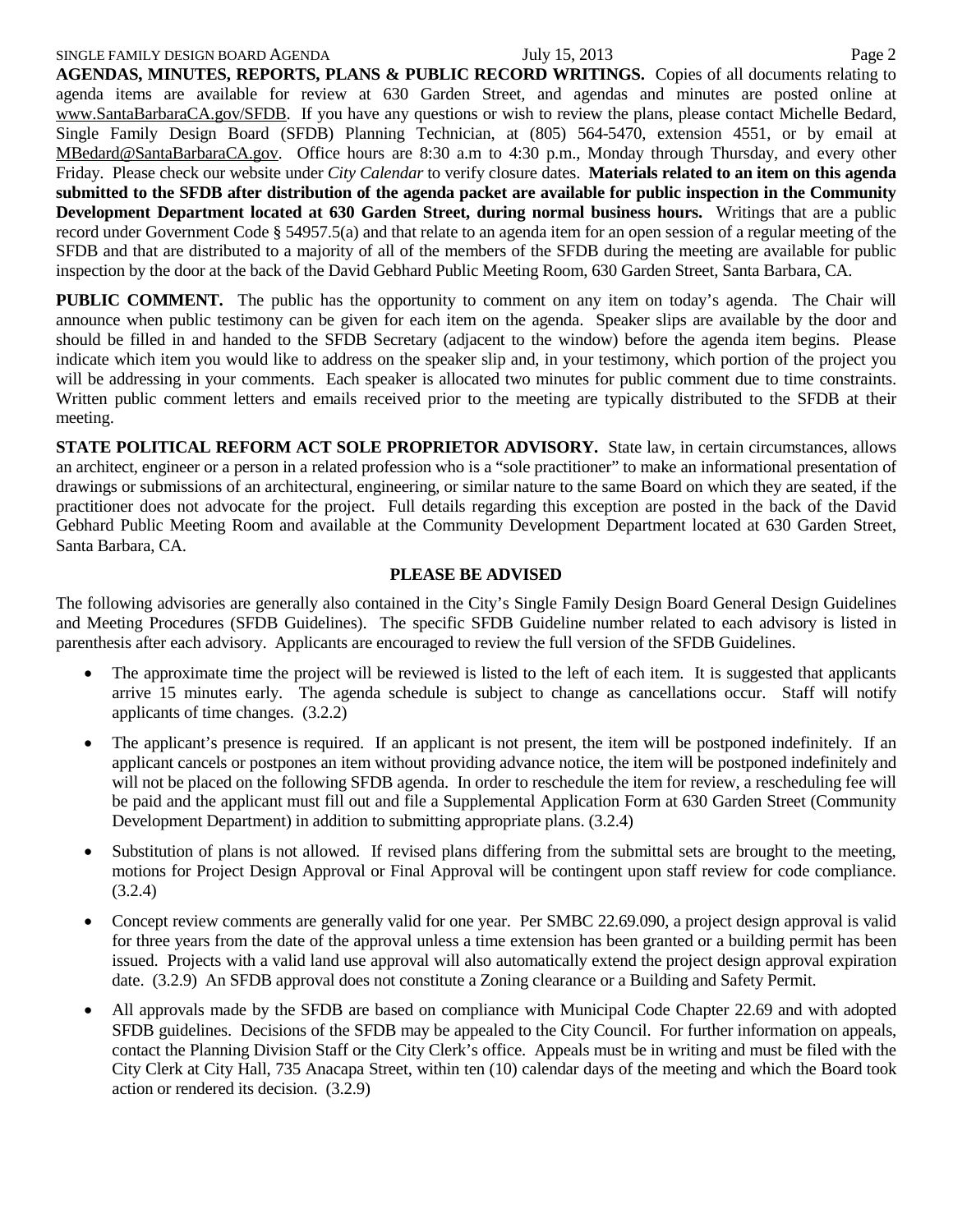• **AMERICANS WITH DISABILITIES ACT:** In compliance with the Americans with Disabilities Act. if you need special assistance to gain access to, comment at, or participate in this meeting, please contact the Planning Division at (805) 564-5470, ext. 4577. If possible, notification at least 48 hours prior to the meeting will enable the City to make reasonable arrangements in most cases.

## **LICENSING ADVISORY:**

The Business and Professions Code of the State of California and the Municipal Code of the City of Santa Barbara restrict preparation of plans for certain project types to licensed professionals. See SFDB Guidelines 2.12 and 3.1.2C for specific information.

## **NOTICE:**

- 1. On July 11, 2013, this Agenda was duly posted on the indoor and outdoor bulletin boards at the Community Development Department, 630 Garden Street, and online at [www.SantaBarbaraCA.gov.](http://www.santabarbaraca.gov/)
- 2. This regular meeting of the Single Family Design Board will be broadcast live on City TV-18, or on your computer via [http://www.SantaBarbaraCA.gov/Government/Video/](http://www.santabarbaraca.gov/Government/Video/) and then clicking *City TV-18 Live Broadcast*. City TV-18 will also rebroadcast this meeting in its entirety the following Wednesday morning at 8:00 A.M. An archived video copy of this meeting will be viewable on computers with high speed internet access the following Wednesday at [www.SantaBarbaraCA.gov/SFDB](http://www.santabarbaraca.gov/SFDB) and then clicking *Online Meetings.*

## **GENERAL BUSINESS:**

- A. Public Comment: Any member of the public may address the Single Family Design Board for up to two minutes on any subject within their jurisdiction that is not scheduled for a public discussion before the Board on that day. The total time for this item is ten minutes. (Public comment for items scheduled on today's agenda will be taken at the time the item is heard.)
- B. Approval of the minutes of the Single Family Design Board meeting of **July 1, 2013**.
- C. Consent Calendar of **July 8, 2013**, and **July 15, 2013**.
- D. Announcements, requests by applicants for continuances and withdrawals, future agenda items, and appeals.
- E. Subcommittee Reports.

## **PROJECT DESIGN REVIEW**

## **1. 1676 FRANCESCHI RD A-1 Zone**

**(3:10)** Assessor's Parcel Number: 019-102-004 Application Number: MST2012-00493 Owner: B & B SB Trust Architect: Kirk Gradin

(Proposal to demolish an existing, 5,124 square foot, single-family residence and construct a new, 6,330 square foot, three-story, single-family residence, located on a two-acre lot in the Hillside Design District. The proposal includes an attached 750 square foot three-car garage, two-uncovered parking spaces, a 200 square foot detached accessory building, new site walls and gates, new site landscaping, and a new pool. A total of 602 cubic yards of site grading is proposed, which includes 241 cubic yards of grading within the proposed building footprint and 361 cubic yards of grading outside the building footprint. The project is 114% of the guideline floor-to-lot area ratio (FAR) and includes a 50% reduction of basement level square footage. The project includes Staff Hearing Officer review of requested zoning modifications.)

**(Project Design Approval requested. Project requires compliance with Staff Hearing Officer Resolution No. 029-13. Compliance with Tier 3 Storm Water Management Program (SWMP) is required prior to Final Approval. The project was last reviewed by SFDB on March 25, 2013.)**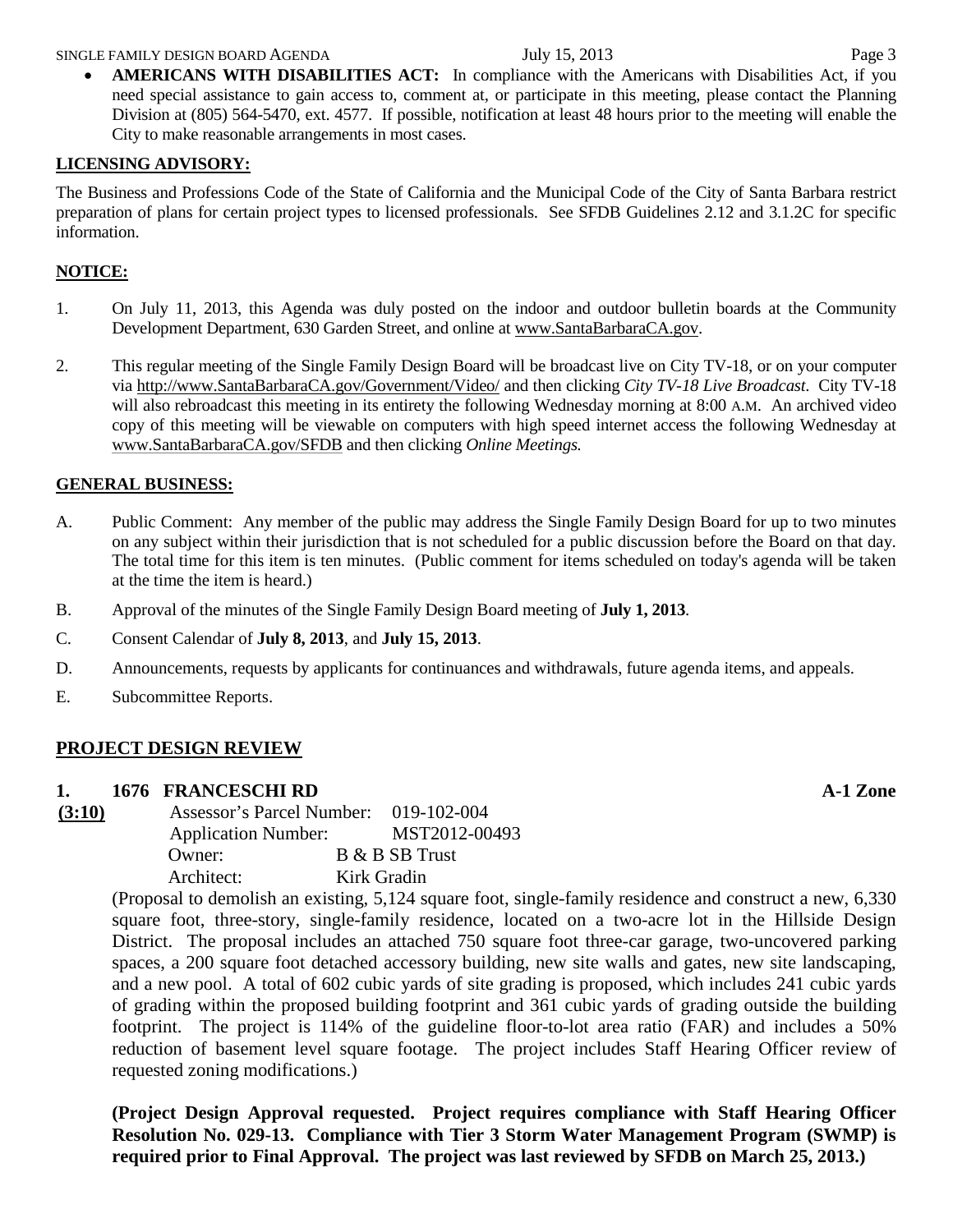## **SFDB-CONCEPT REVIEW (CONT.)**

#### **2. 822 SOLEDAD AVE R-1 Zone**

| (3:35)     | Assessor's Parcel Number:  | 031-060-028           |
|------------|----------------------------|-----------------------|
|            | <b>Application Number:</b> | MST2013-00249         |
|            | Owner:                     | <b>Shelley Hurst</b>  |
|            | Agent:                     | <b>Charles Travis</b> |
| $\sqrt{2}$ |                            |                       |

(Proposal to construct a new, 792 square foot, one-story, addition to an existing, 1,466 square foot, onestory, single-family residence, and a new, 212 square foot, covered porch. The proposal includes the demolition of an existing storage shed and one-car garage and construction of a new, detached, 400 square foot, two-car garage. The proposed total of 2,658 square feet, located on a 13,915 square foot lot, is 63% of the maximum floor-to-lot area ratio (FAR).)

**(Referred from Consent. Project Design and Final Approval requested. Project requires compliance with Tier 3 Storm Water Management Program (SWMP) prior to Final Approval. The project was last reviewed on July 1, 2013.)**

## **SFDB-CONCEPT REVIEW (CONT.)**

#### **3. 828 SUMMIT RD A-2 Zone**

| (4:05) | Assessor's Parcel Number: 015-172-023 |                      |
|--------|---------------------------------------|----------------------|
|        | <b>Application Number:</b>            | MST2013-00252        |
|        | Owner:                                | <b>Maricel Hines</b> |
|        | Architect:                            | Jose Luis Esparza    |

(Proposal for a façade remodel, construction of a new, 1,557 square foot, one-story addition, and a new, 116 square foot, two-story addition, to an existing 1,388 square foot, two-story, single-family residence, located on a 40,510 square foot lot in the Hillside Design District. The proposal includes a new, 498 square foot, one-story, accessory building, a new, 232 square foot, roof-top deck, a new, 116 square foot, second-level deck, and demolition of 141 square feet of the existing 633 square foot main-level deck. A total of 532 cubic yards of site grading is proposed. The proposed total of 4,145 square feet is 84% of the guideline floor-to-lot area ratio (FAR). The proposal will address violations identified in ENF2013-00164 and ZIR2013-00083.)

**(Second concept review. Action may be taken if sufficient information is provided. The project requires compliance with Tier 3 Storm Water Management Program (SWMP) prior to Final Approval. The project was last reviewed on July 1, 2013.)**

## **SFDB-CONCEPT REVIEW (CONT.)**

## **\*\*\*2:00 p.m. – Organized Board Site Visit to 745 Dolores Dr.\*\*\***

## **4. 745 DOLORES DR E-1 Zone**

**(4:35)** Assessor's Parcel Number: 035-103-011 Application Number: MST2012-00498 Designer: Russell Banko Design & Construction Owner: Kenneth & Laura Haney

(Proposal to construct a new, 758 square foot, two-story addition, and a new, 243 square foot, one-story addition, to an existing 1,674 square foot one-story single-family residence and attached two-car garage. The proposal includes an interior remodel, façade alterations, a new upper level deck, replacement of the existing roof material, and new site retaining walls. The proposed total of 2,675 square feet, located on a 9,409 square foot parcel in the Hillside Design District, is 76% of the required floor-to-lot area ratio (FAR).)

**(Third concept review. Comments only; project requires environmental assessment and Staff Hearing Officer review for a requested zoning modification. The project was last reviewed on June 17, 2013.)**